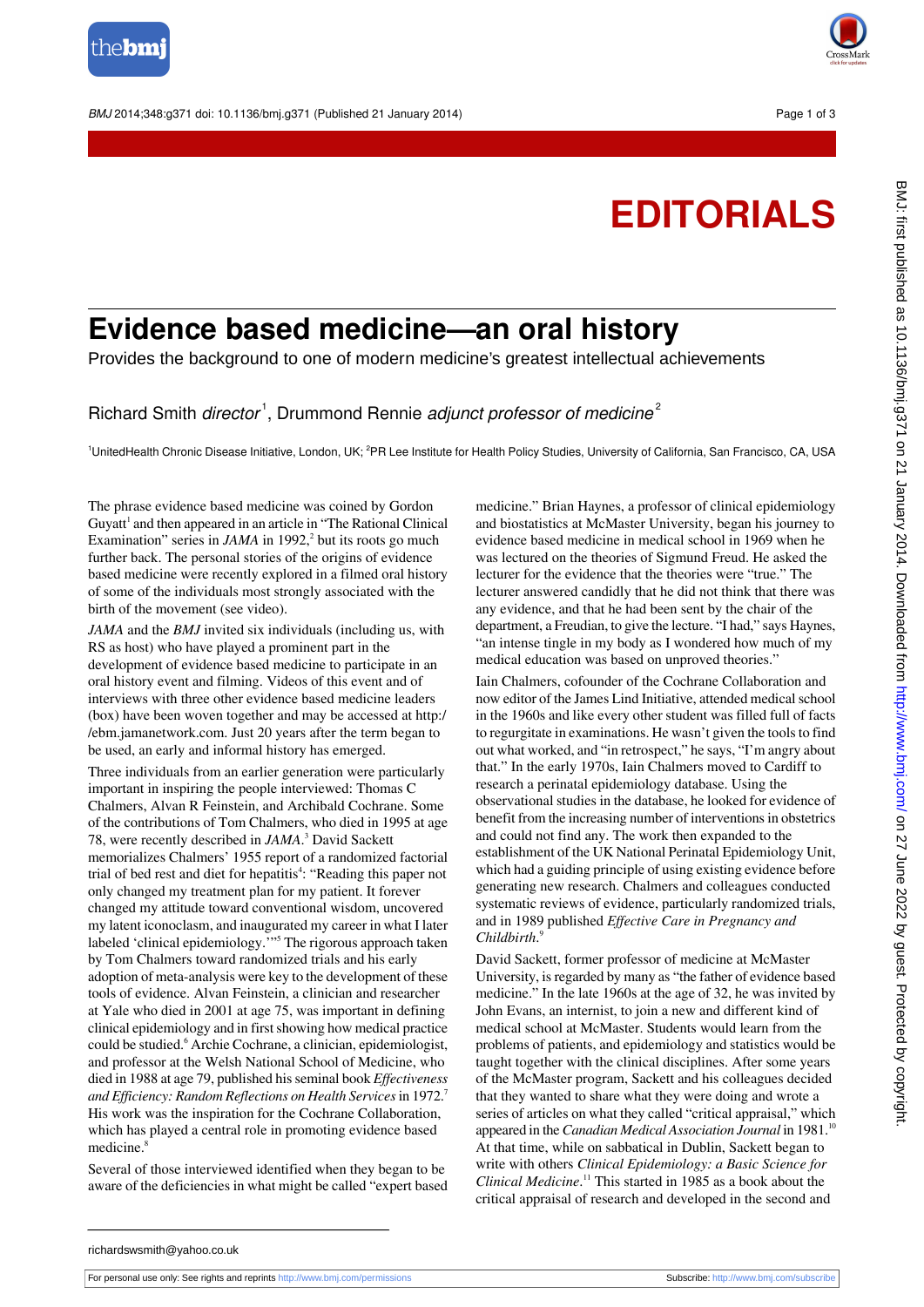#### **Leaders participating in evidence based medicine: an oral history**

Iain Chalmers, MBBS, DSc, coordinating editor, the James Lind Library and Testing Treatments Interactive

Kay Dickersin, MA, PhD, director, Johns Hopkins Center for Clinical Trials and director of the US Cochrane Center

Paul Glasziou, FRACGP, PhD, general practitioner, clinical researcher, and former director of Oxford University's Centre for Evidence Based Medicine

Muir Gray, CBE, DSc, MD, FCLIP, director, Better Value Healthcare

Gordon Guyatt, BSc, MD, MSc, FRCPC, distinguished professor of medicine and of clinical epidemiology and biostatistics, McMaster **University** 

Brian Haynes, MD, PhD, professor of clinical epidemiology and medicine and chief of the Health Information Research Unit, McMaster **University** 

Drummond Rennie, MD, FRCP, former contributing deputy editor, JAMA, and adjunct professor of medicine, PR Lee Institute for Health Policy Studies, University of California, San Francisco

David L. Sackett, OC, FRSC, MD, MDHC, FRCP, director, Trout Research and Education Centre at Irish Lake

Richard Smith, MBChB, CBE, FMedSci, FRCPE, FRCGP, director, UnitedHealth Chronic Disease Initiative and former editor, BMJ

third editions into a book about research methods and "the bible" of evidence based medicine.

Evidence based medicine grew out of critical appraisal. When Gordon Guyatt, currently a professor of epidemiology, biostatistics, and medicine at McMaster University, took over as director of the internal medicine residency program at McMaster in 1990, he wanted to change the program so that physicians managed patients based not on what authorities told them to do but on what the evidence showed worked. He needed a name, and the first was "scientific medicine." The faculty reacted against this name with rage, arguing that basic scientists did scientific medicine. The next name was "evidence based medicine."

Subsequently, *JAMA* (through one of us, DR) established relationships with Sackett and Guyatt that led eventually to two pioneering series of articles in *JAMA*. The first was "The Rational Clinical Examination,"<sup>12 13</sup> which was intended "to make a science out of taking a history and doing an examination." These enterprises are fundamental to medicine but had not been scientifically studied. The second was the "Users' Guides to the Medical Literature," which was designed to help clinicians keep up to date by enabling them to interpret the burgeoning medical literature and to facilitate clinical decisions based on evidence from the medical literature rather than hope or authority.<sup>14</sup>

In the oral history video, Sackett distinguishes evidence based medicine from critical appraisal because it combines research evidence with clinical skills and patient values and preferences. He comments that clinicians have to be able to make the diagnosis and then discuss options with patients. Sackett uses the example of non-valvular atrial fibrillation in which a patient has a small risk of a stroke. He asks and answers, "Should the patient take warfarin and so risk a bleed? Most patients see a stroke as about four times worse than a bleed. You combine that with number needed to treat and number needed to harm and conclude that you are about 11 times more likely to help rather than harm a patient by treating him or her with warfarin."

Guyatt acknowledges that in the 1992 *JAMA* article there was little about patient values. $2$  It was over the next five years that patient values and preferences became much more central, and since then strongly emphasized.

Muir Gray, a public health physician and UK National Health Service manager, and Iain Chalmers were both inspired by the program at McMaster and persuaded Sackett to move to Oxford in 1994, where he worked as a clinician and was also director of the Centre for Evidence-Based Medicine. Sackett worked to spread evidence based medicine to the rest of the UK, Europe, and beyond. He visited most UK district general hospitals and

many in Europe and would begin his visit by doing a round on patients admitted the previous night with young physicians and showing evidence based medicine in action. The young physicians realized that they could challenge their seniors in a way that was not possible with expert based medicine. It was liberating and democratizing.

Evidence based medicine quickly became popular, Sackett believes, for two main reasons: it was supported by senior clinicians who were secure in their practice and happy to be challenged and it empowered young physicians—and subsequently nurses and other clinicians. Evidence based medicine did, however, produce a backlash, particularly, says Sackett, "among middle-level guys who were used to making pronouncements," including an unsigned, critical editorial in the *Lancet* in 1995 entitled "Evidence-based medicine, in its place."<sup>15</sup> Among the many responses to that backlash was an editorial in the *BMJ* by Sackett and others entitled "Evidence based medicine: what it is and what it isn't."<sup>16</sup> That *BMJ* editorial, says Sackett, "turned the whole thing around." It carefully refuted all the complaints made against evidence based medicine: it wasn't old hat, impossible to practice, cookbook medicine, the creature of managers and purchasers, or concerned only with randomized trials.

The systematic evidence of what worked in pregnancy and childbirth stimulated the thought that the same could be done for the rest of healthcare, and in May 1991, while walking beside a tributary of the Thames, Iain Chalmers conceived the idea of the Cochrane Centre. It began in 1992 and from the beginning was intended as an international program, which, because of the immensity of the task of reviewing and assessing the entire literature on all interventions, needed to be based on the efforts of well trained volunteers. The Cochrane Collaboration began in 1993 and has grown to include champions of evidence based medicine across the world.

*Evidence-Based Medicine: An Oral History* is now available free for all to see and learn about the origins of this movement. The video features leaders' perspectives on the past, present, and future of evidence based medicine, along with personal reflections of clinical and patient encounters and shared decision making in the context of evidence based medicine. The video makes clear that much has been achieved, but that much remains to be done.

Competing interests: The authors have completed and submitted the ICMJE form for disclosure of potential conflicts of interest and none were reported. Funding for travel to participate in the Evidence Based Medicine Oral History event and filming was provided by JAMA and the BMJ.